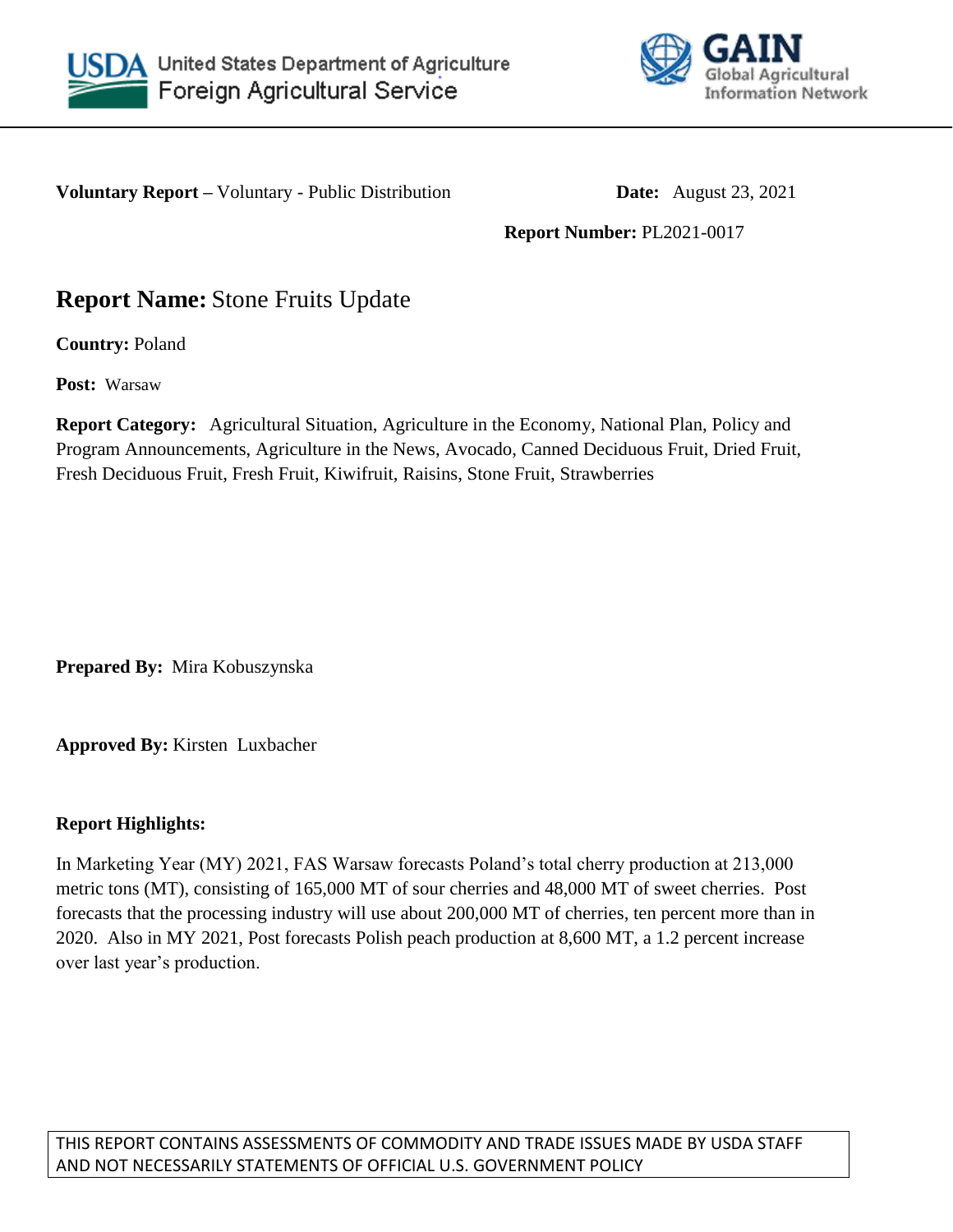



#### **General Information:**

## **Cherries**

## **Production**

FAS Warsaw forecasts total production for Polish sweet and sour cherries for MY 2021/22 at 213,000 MT, a six percent increase over the last year. Total production will consist of 165,000 MT of sour cherries and 48,000 MT of sweet cherries. The MY 2021/22 cherry orchard area remains almost unchanged from the previous year at 40,000 hectares (HA). Modernization of cherry orchards is progressing. In 2020 some cherry producers replaced old trees with more profitable cherry tree varieties. Official data for MY 2020/21 sour cherry production amounts to 157,000 MT. However, according to Polish industry stakeholders, MY 2020/21 production of sour cherries amounted to 100,000 - 120,000 MT. Regarding sweet cherry production, official data, and industry estimates are equal, and amount to 44,000 MT.

Weather conditions were quite variable in Poland during winter 2020/21. At the end of 2020, air temperatures exceeded the long-term average for that period in the past five years. As a result, Cherry trees entered winter dormancy much later than usual. In February 2021, temperatures dropped significantly. Thanks to the snow cover, most of the fruit trees survived this winter in good condition. Most regions experienced no winterkill, although isolated minor damage occurred on some immature trees or in neglected orchards. Cold weather in spring slowed down the development of flower buds of cherry trees and left tree development two weeks behind schedule. Despite sudden cold spells, which hit Poland particularly hard in April-May, the slowing down of vegetation helped the flower buds to survive. Low temperatures at the beginning of this year's spring also contributed to the shortening of the flowering period of cherry trees. The intensity of flowering was lower and pollinator activity was reduced in comparison with last year. Due to frequent rains in many parts of the country, it was difficult to carry out chemical protection of plants against fungal diseases. June was warm, with weather conditions favorable for fruit development. The sweet and sour cherry harvest started two weeks later than usual. At the time of the drafting of this report, Fruit quality was generally good, however varied depending on production region and fruit variety. Disease and pest outbreaks increased due to increased rains and humidity. Some producers noted the occurrence of a powdery mildew in their orchards.

| AWMAY AT CANALAT A LOWMUNION AN A VAWANT ILIA A |                   |            |              |
|-------------------------------------------------|-------------------|------------|--------------|
| <b>MY Begin April</b>                           | <b>MY 2019/20</b> | MY 2020/21 | MY 2021/22 f |
| Sour cherries                                   | 151,900           | 157,000    | 165,000      |
| Sweet cherries                                  | 44.400            | 44,000     | 48,000       |
| Total cherries                                  | 196,300           | 201,000    | 213,000      |

## **Table 1: Cherry Production in Poland, (MT)**

Source: Polish Statistical Office

f- forecast

## THIS REPORT CONTAINS ASSESSMENTS OF COMMODITY AND TRADE ISSUES MADE BY USDA STAFF AND NOT NECESSARILY STATEMENTS OF OFFICIAL U.S. GOVERNMENT POLICY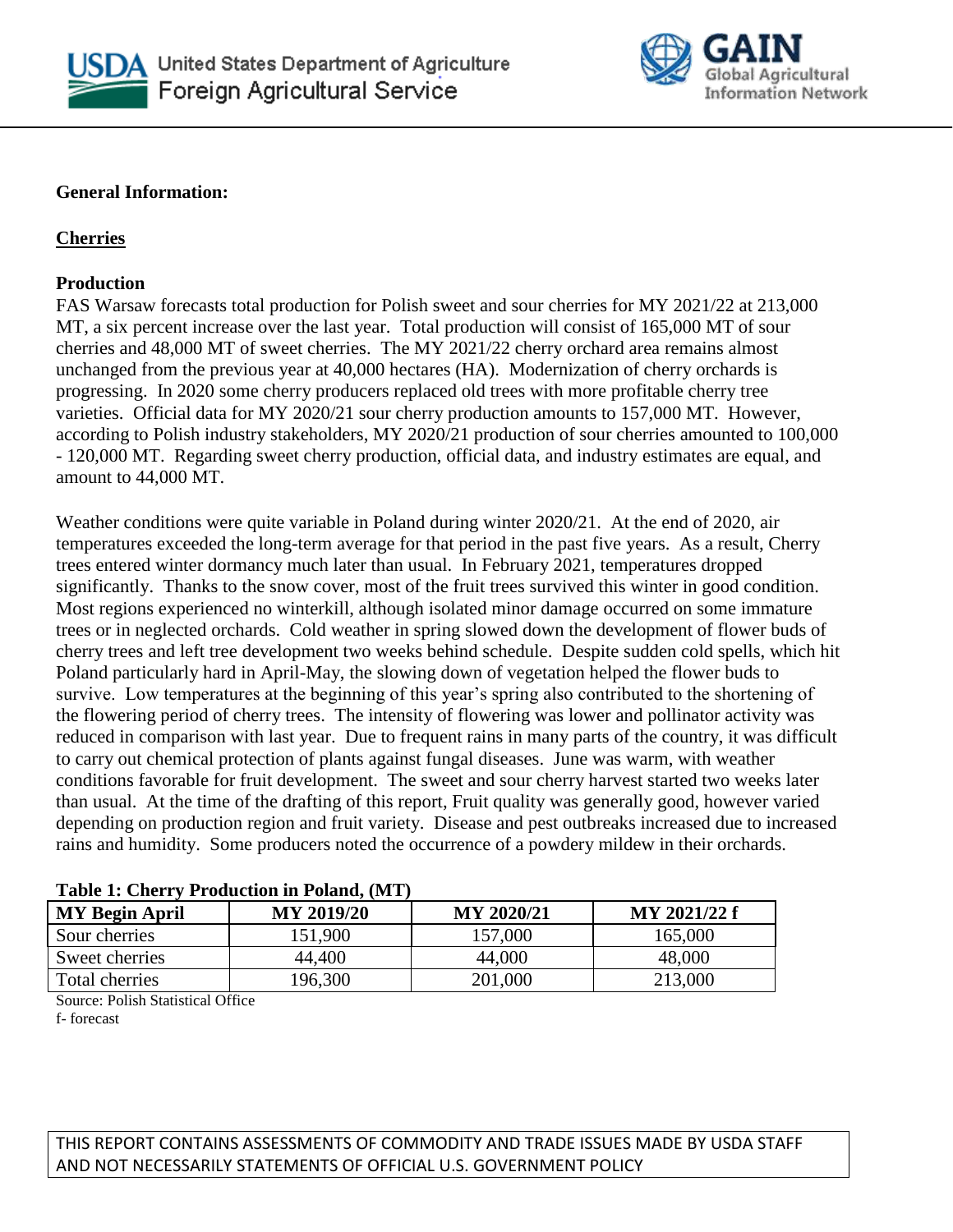| <b>MY Begin April</b> | <b>MY 2019/20</b> | <b>MY 2020/21</b> | MY 2021/22 f |
|-----------------------|-------------------|-------------------|--------------|
| Sour cherries         | 29,400            | 29,800            | 29,000       |
| Sweet cherries        | 9,800             | 10,000            | 11,000       |
| Total cherries        | 39,200            | 39,800            | 40,000       |

#### **Table 2: Cherry Orchards Area in Poland, (HA)**

Source: Polish Statistical Office

f- forecast

#### **Consumption and Processing**

Sweet cherries are picked in July and August, depending on cherry variety, and are consumed seasonally, typically fresh, and mostly unprocessed. Sour cherries are widely used by food processors to make frozen fruits, juice concentrates, jams, and marmalade. Over half of Poland's sour cherries are frozen, 70-80 percent of which are exported to the world. Although apple juice and apple concentrate remain dominant in Poland's juice sector, sour cherry and plum nectars are increasingly important. Poland is the EU's largest producer of frozen fruit products and concentrated fruit juices.

In MY 2021/22 domestic consumption of sour cherries will increase in comparison with the last year. Due to low export prices for cherries this year, some producers gave up exports and took advantage of the increased domestic demand. Preparation of fresh fruit for exports is more costly than for domestic market. It requires cherry producers to fulfill additional, and more labor-intensive procedures, than for the domestic market.

Sweet cherry consumption is also forecast to increase due to the larger fresh cherry supply. Post forecasts cherry fruit processing almost unchanged from the previous year. The structure of processing can change for higher share of cherry juice concentrate in production at the expense of jam production. Production of frozen cherries will increase due to availability of good quality fruits for the industry this year.

Consumption of stone fruit and related products in Poland strongly varies year by year depending on the harvest. In MY 2020/21 stone fruit consumption was the lowest in the last six years and amounted to 3.96 kilograms per person. The highest level of per person consumption was reached in MY 2018/19, with 5.16 kilograms per capita consumption.

## **Trade**

In MY 2020/21 fresh cherry exports from Poland reached 7,439 MT and were valued at \$7.9 million. Of these exports, 95 percent of the volume was destined for the EU market. The leading importer of Polish cherries in the EU is traditionally Germany, with over an 80 percent share in Poland's total cherry exports. Germany is the main export market for Polish sour cherries for processing. Polish producers continue to seek out new export markets after Russia blocked EU agricultural imports in 2014. Russia used to be Poland's main cherry export market and accounted for about 60 percent of total Polish cherry exports. After 2014, Polish exporters increased sales to Belarus and Ukraine, although in recent years exports to these countries also diminished significantly. In MY 2020/21 the main out of EU export destinations for sour cherries were Belarus and Moldova. However, export sales were much lower than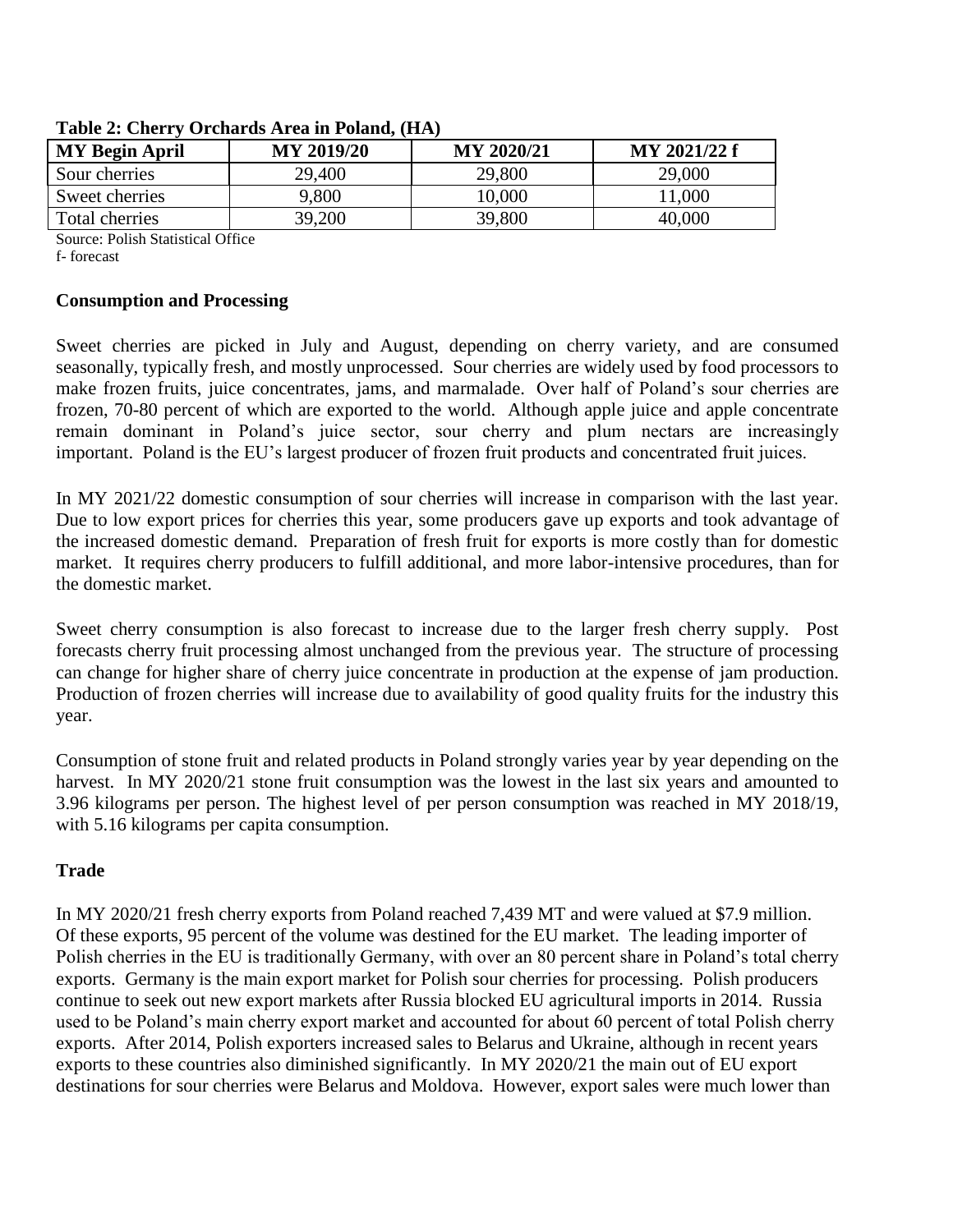in recent years. In MY 2021/22 Post forecasts exports of cherries to be almost five percent higher from the previous year due to the better harvest. Exports of sweet cherries will also increase.

In MY 2020/21 cherry imports increased by 50 percent from the previous year due to low production and stocks, reaching 4,960 MT. Poland sourced fresh sweet cherries from, Greece, Serbia, Austria, and Germany, and fresh sour cherries from Serbia. Post forecasts that in MY 2021/22 Poland will import 2,500 MT cherries, half of the volume imported last year.

| --, - - - - - - - -                         |            |            |              |
|---------------------------------------------|------------|------------|--------------|
| <b>MY Begin April</b>                       | MY 2019/20 | MY 2020/21 | MY f 2021/22 |
| Area Planted                                | 39,200     | 39,800     | 40,000       |
| <b>Total Production</b>                     | 196,300    | 201,000    | 213,000      |
| Intra EU-27 Imports                         | 2,737      | 3,498      | 2,000        |
| Non-EU-27 Imports                           | 571        | 1,462      | 500          |
| <b>Total Imports</b>                        | 3,308      | 4,960      | 2,500        |
| <b>TOTAL SUPPLY</b>                         | 199,608    | 205,960    | 215,500      |
| <b>Consumption Fresh and for Processing</b> | 193,700    | 198,521    | 207,700      |
| EU-27 Exports                               | 5,002      | 6,822      | 7,000        |
| Non-EU-27 Exports                           | 906        | 617        | 800          |
| <b>Total Exports</b>                        | 5,908      | 7,439      | 7,800        |
| <b>TOTAL DISTRIBUTION</b>                   | 199,608    | 205,960    | 215,500      |
|                                             |            |            |              |

**Table 3: Cherry Sour and Sweet Production, Supply and Demand, (MT), (HA)**

Source: FAS Warsaw

f- forecast

## **Table 4: Poland's Sour Cherries Fresh Top Export Destinations, Quantity (MT)**

| <b>Partner</b> |                       |       |       |                |                  |                       |               |                |
|----------------|-----------------------|-------|-------|----------------|------------------|-----------------------|---------------|----------------|
| Country        | <b>MY Begin April</b> |       |       |                | Market Share (%) | <b>Change 2020/19</b> |               |                |
|                | 2018                  | 2019  | 2020  | 2018           | 2019             | 2020                  | <b>Amount</b> | <b>Percent</b> |
| World          | 9,480                 | 5,105 | 7,009 | 100            | 100              | 100                   | 1,905         | 37.3           |
| EU 27 Brexit   | 7,851                 | 4,440 | 6,634 | 82.82          | 86.98            | 94.65                 | 2,194         | 49.4           |
| Non-EU         | 1,629                 | 665   | 375   | 17.18          | 13.02            | 5.35                  | $-289$        | $-43.6$        |
| Germany        | 6,143                 | 3,528 | 5,861 | 64.8           | 69.11            | 83.62                 | 2,333         | 66.1           |
| Netherlands    | 218                   | 194   | 242   | 2.3            | 3.81             | 3.45                  | 47            | 24.3           |
| Hungary        | 199                   | 240   | 237   | 2.09           | 4.7              | 3.39                  | $-3$          | $-1.1$         |
| <b>Belarus</b> | 1,408                 | 356   | 202   | 14.86          | 6.97             | 2.88                  | $-154$        | $-43.4$        |
| Moldova        | $\theta$              | 95    | 114   | $\overline{0}$ | 1.85             | 1.63                  | 20            | 20.8           |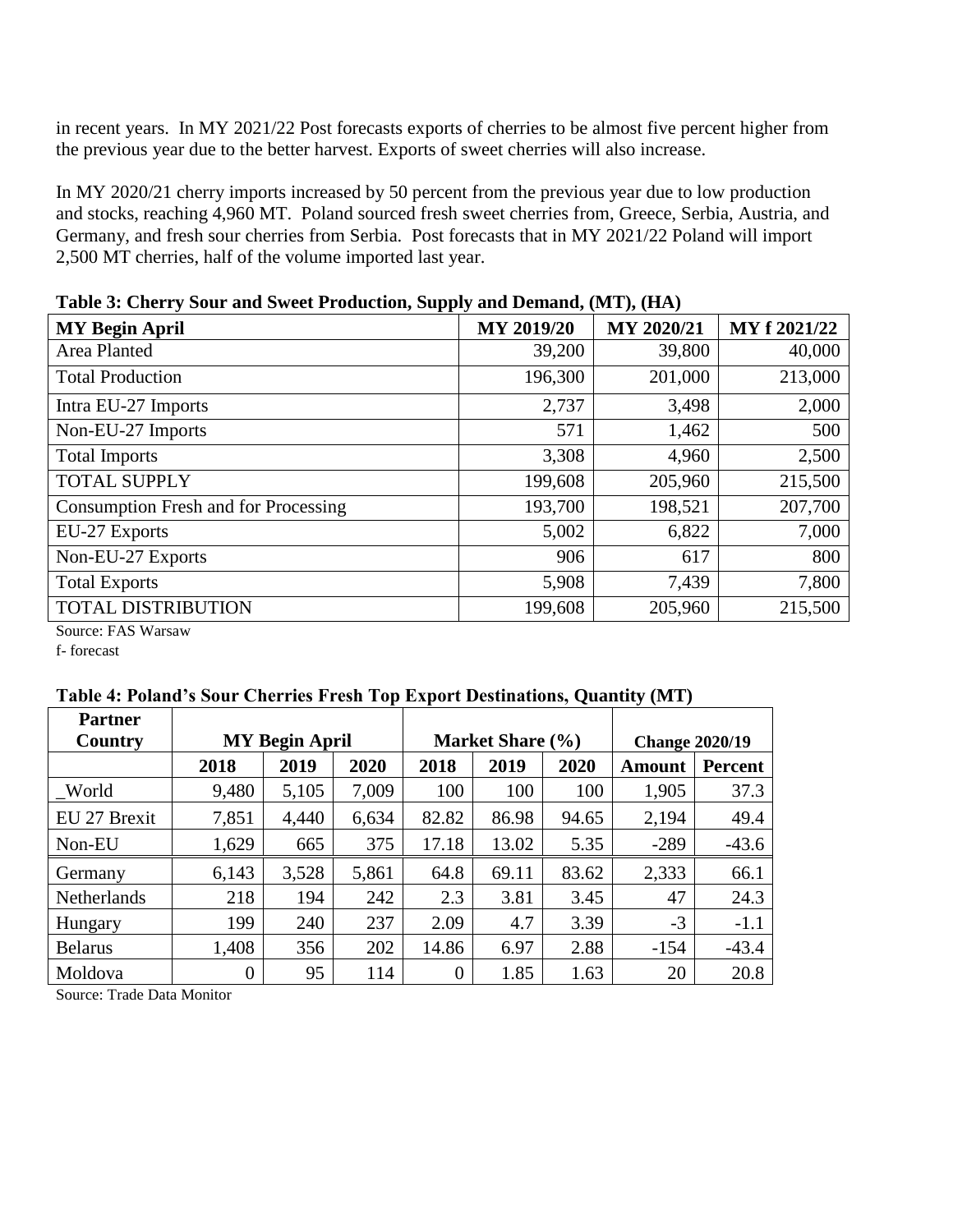| <b>Partner</b>     |                       |       |       |       |                  |                       |               |         |
|--------------------|-----------------------|-------|-------|-------|------------------|-----------------------|---------------|---------|
| Country            | <b>MY Begin April</b> |       |       |       | Market Share (%) | <b>Change 2020/19</b> |               |         |
|                    | 2018                  | 2019  | 2020  | 2018  | 2019             | 2020                  | <b>Amount</b> | Percent |
| World              | 8,519                 | 5,421 | 7,103 | 100   | 100              | 100                   | 1,682         | 31.0    |
| EU 27 Brexit       | 7,775                 | 5,033 | 6,809 | 91.27 | 92.85            | 95.87                 | 1,776         | 35.3    |
| Non-EU             | 744                   | 388   | 294   | 8.73  | 7.15             | 4.13                  | $-94$         | $-24.2$ |
| Germany            | 6,053                 | 3,876 | 5,923 | 71.05 | 71.5             | 83.39                 | 2,047         | 52.8    |
| <b>Netherlands</b> | 132                   | 153   | 237   | 1.55  | 2.83             | 3.33                  | 83            | 54.3    |
| Latvia             | 318                   | 171   | 201   | 3.74  | 3.16             | 2.83                  | 30            | 17.4    |
| Hungary            | 167                   | 276   | 188   | 1.97  | 5.1              | 2.65                  | $-88$         | $-31.8$ |
| <b>Belarus</b>     | 483                   | 194   | 183   | 5.66  | 3.58             | 2.58                  | $-11$         | $-5.7$  |
|                    |                       |       |       |       |                  |                       |               |         |

**Table 5: Poland's Sour Cherries Fresh Top Export Destinations, Value (\$000)**

Source: Trade Data Monitor

**Table 6: Poland's Sour Cherries Fresh Top Imports by Origin, Quantity (MT)**

| <b>Partner</b> |                       |                |      |      |                  |       |                       |                |
|----------------|-----------------------|----------------|------|------|------------------|-------|-----------------------|----------------|
| Country        | <b>MY Begin April</b> |                |      |      | Market Share (%) |       | <b>Change 2020/19</b> |                |
|                | 2018                  | 2019           | 2020 | 2018 | 2019             | 2020  | <b>Amount</b>         | <b>Percent</b> |
| World          | 657                   | 854            | 322  | 100  | 100              | 100   | $-532$                | $-62.3$        |
| EU 27 Brexit   | 653                   | 834            | 180  | 99.5 | 97.7             | 55.9  | $-654$                | $-78.4$        |
| Non-EU         | 4                     | 20             | 142  | 0.5  | 2.3              | 44.1  | 122                   |                |
| Serbia         | 3                     | 0              | 142  | 0.48 | 0                | 44,12 | 142                   |                |
| Estonia        | 20                    | 2              | 114  | 3.04 | 0.2              | 35.6  | 113                   |                |
| Italy          | $\overline{0}$        | $\overline{0}$ | 21   | 0.01 | 0                | 6.6   | 21                    |                |

Source: Trade Data Monitor

## **Table 7: Poland's Sweet Cherries Fresh Top Export Destinations, Quantity (MT)**

| <b>Partner</b> |                       |      |      |      |                  |                       |          |                |
|----------------|-----------------------|------|------|------|------------------|-----------------------|----------|----------------|
| Country        | <b>MY Begin April</b> |      |      |      | Market Share (%) | <b>Change 2020/19</b> |          |                |
|                | 2018                  | 2019 | 2020 | 2018 | 2019             | 2020                  | Amount   | <b>Percent</b> |
| World          | 4,410                 | 804  | 429  | 100  | 100              | 100                   | $-375$   | $-46.6$        |
| EU 27 Brexit   | 2,391                 | 562  | 187  | 54.2 | 70.0             | 43.6                  | $-375$   | $-66.7$        |
| Non-EU         | 2,019                 | 242  | 242  | 46   | 30               | 56                    | $\theta$ |                |
| <b>Belarus</b> | 1,943                 | 182  | 207  | 44.1 | 22.7             | 48.3                  | 25       | 13.5           |
| Germany        | 866                   | 339  | 132  | 19.6 | 42.2             | 30.8                  | $-207$   | $-61.0$        |
| Russia         | $\overline{0}$        | 20   | 20   | 0.0  | 2.4              | 4.6                   | $\theta$ | 0.0            |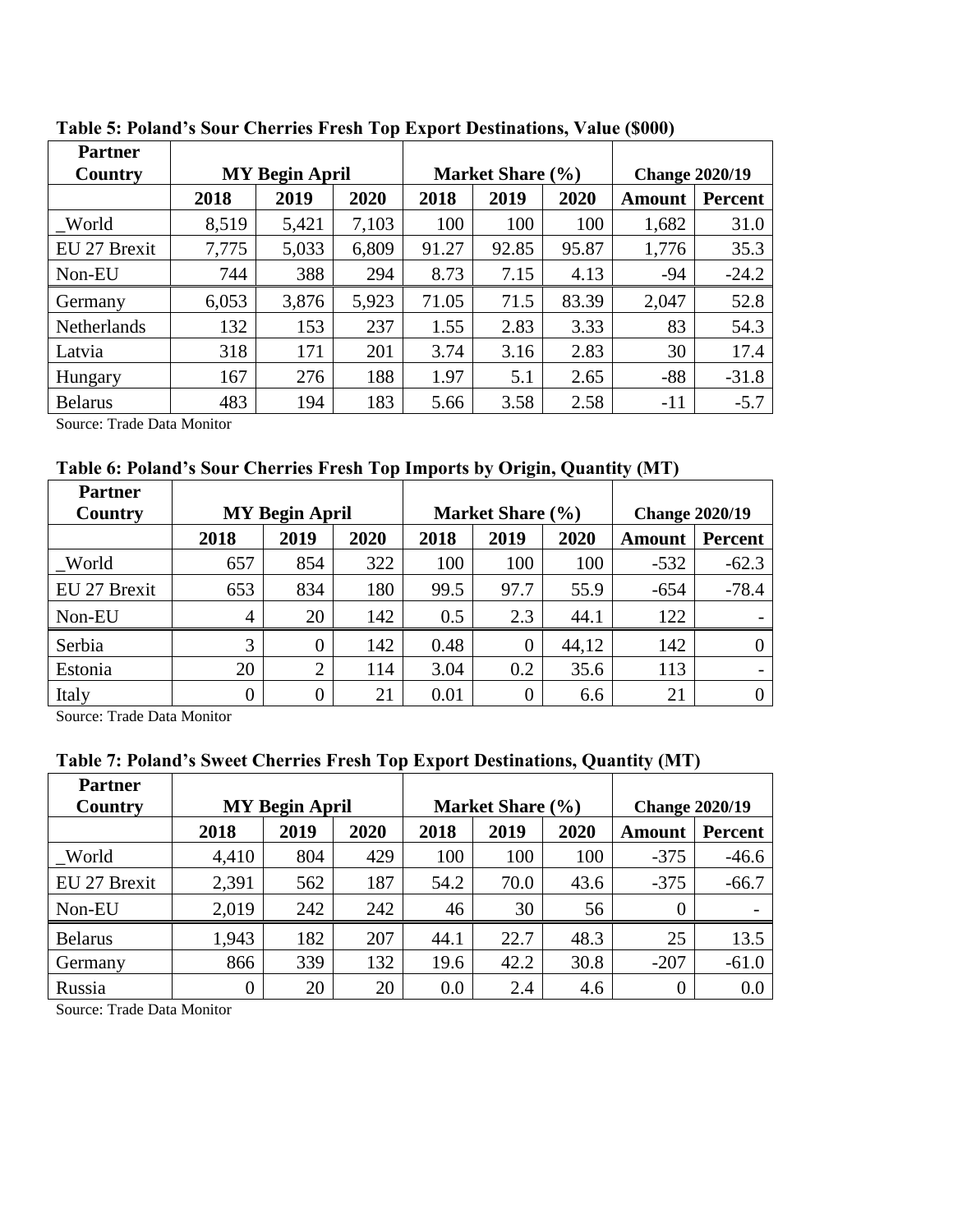| <b>Partner</b> |                       |       |      |      |                  |                       |               |                |
|----------------|-----------------------|-------|------|------|------------------|-----------------------|---------------|----------------|
| Country        | <b>MY Begin April</b> |       |      |      | Market Share (%) | <b>Change 2020/19</b> |               |                |
|                | 2018                  | 2019  | 2020 | 2018 | 2019             | 2020                  | <b>Amount</b> | <b>Percent</b> |
| World          | 4,398                 | 1,179 | 763  | 100  | 100              | 100                   | $-415$        | $-35.2$        |
| EU 27 Brexit   | 2,874                 | 848   | 498  | 65.3 | 72.0             | 65.2                  | $-350$        | $-41.3$        |
| Non-EU         | 1,524                 | 331   | 265  | 34.7 | 28.0             | 34.7                  | $-65$         | $-19.9$        |
| Germany        | 807                   | 492   | 229  | 18.4 | 41.8             | 30.1                  | $-263$        | $-53.4$        |
| <b>Belarus</b> | ,380                  | 230   | 205  | 31.4 | 19.5             | 26.9                  | $-25$         | $-10.8$        |

#### **Table 8: Poland's Sweet Cherries Fresh Top Export Destinations, Value (000\$)**

Source: Trade Data Monitor

## **Table 9: Poland's Sweet Cherries Fresh Top Imports by Origin, Quantity (MT)**

| <b>Partner</b> |                       |          |       |                  |          |       |                       |                |
|----------------|-----------------------|----------|-------|------------------|----------|-------|-----------------------|----------------|
| Country        | <b>MY Begin April</b> |          |       | Market Share (%) |          |       | <b>Change 2020/19</b> |                |
|                | 2018                  | 2019     | 2020  | 2018             | 2019     | 2020  | <b>Amount</b>         | <b>Percent</b> |
| World          | 1,350                 | 2,454    | 4,632 | 100              | 100      | 100   | 2,177                 | 88.71          |
| EU 27 Brexit   | 954                   | 1,903    | 3.312 | 70.6             | 77.5     | 71.5  | 1,409                 | 74.06          |
| Non-EU         | 396                   | 551      | 1,320 | 29.4             | 22.5     | 28.5  | 768                   | 14.65          |
| Greece         | 523                   | 573      | 1951  | 38,77            | 23,34    | 42,13 | 1378                  | 240.61         |
| Serbia         | 274                   | 246      | 773   | 20,31            | 10,01    | 16,7  | 528                   | 214.99         |
| Austria        | $\overline{0}$        | 111      | 410   | $\overline{0}$   | 4,54     | 8,86  | 299                   | 268.36         |
| Germany        | 82                    | 370      | 325   | 6,1              | 15,06    | 7,02  | $-45$                 | $-12.12$       |
| Spain          | 182                   | 638      | 262   | 13,52            | 26       | 5,66  | $-376$                | $-58.91$       |
| Turkey         | 7                     | $\Omega$ | 247   | 0,55             | $\theta$ | 5,34  | 247                   | $\overline{0}$ |

Source: Trade Data Monitor

## **Table 10: Poland's Sour Cherries Frozen Top Imports by Origin, Quantity (MT)**

| <b>Partner</b>       |                       |        |        |      |                  |                       |          |         |
|----------------------|-----------------------|--------|--------|------|------------------|-----------------------|----------|---------|
| Country              | <b>MY Begin April</b> |        |        |      | Market Share (%) | <b>Change 2020/19</b> |          |         |
|                      | 2018                  | 2019   | 2020   | 2018 | 2019             | 2020                  | Amount   | Percent |
| World                | 64,473                | 56,785 | 53,556 | 100  | 100              | 100                   | $-3,229$ | $-5.7$  |
| EU 27 Brexit         | 35,614                | 33,592 | 29,176 | 55.2 | 59.2             | 54.5                  | $-4,416$ | $-13.5$ |
| Non-EU               | 28,859                | 23,193 | 24,380 | 44.8 | 40.8             | 45.5                  | 1,187    | 7.6     |
| Germany              | 20,131                | 18,775 | 16,207 | 31.2 | 33.1             | 30.3                  | $-2,568$ | $-13.7$ |
| <b>Belarus</b>       | 20,265                | 16,336 | 14,716 | 31.4 | 28.8             | 27.5                  | $-1,620$ | $-9.9$  |
| France               | 2,913                 | 3,727  | 3,463  | 4.5  | 6.6              | 6.7                   | $-264$   | $-7.1$  |
| <b>Netherlands</b>   | 2,826                 | 3,124  | 3,009  | 4.38 | 5.5              | 5.6                   | $-116$   | $-3.7$  |
| <b>United States</b> | 900                   | 561    | 2,013  | 1.4  | 1.0              | 3.8                   | 1,452    | 258.7   |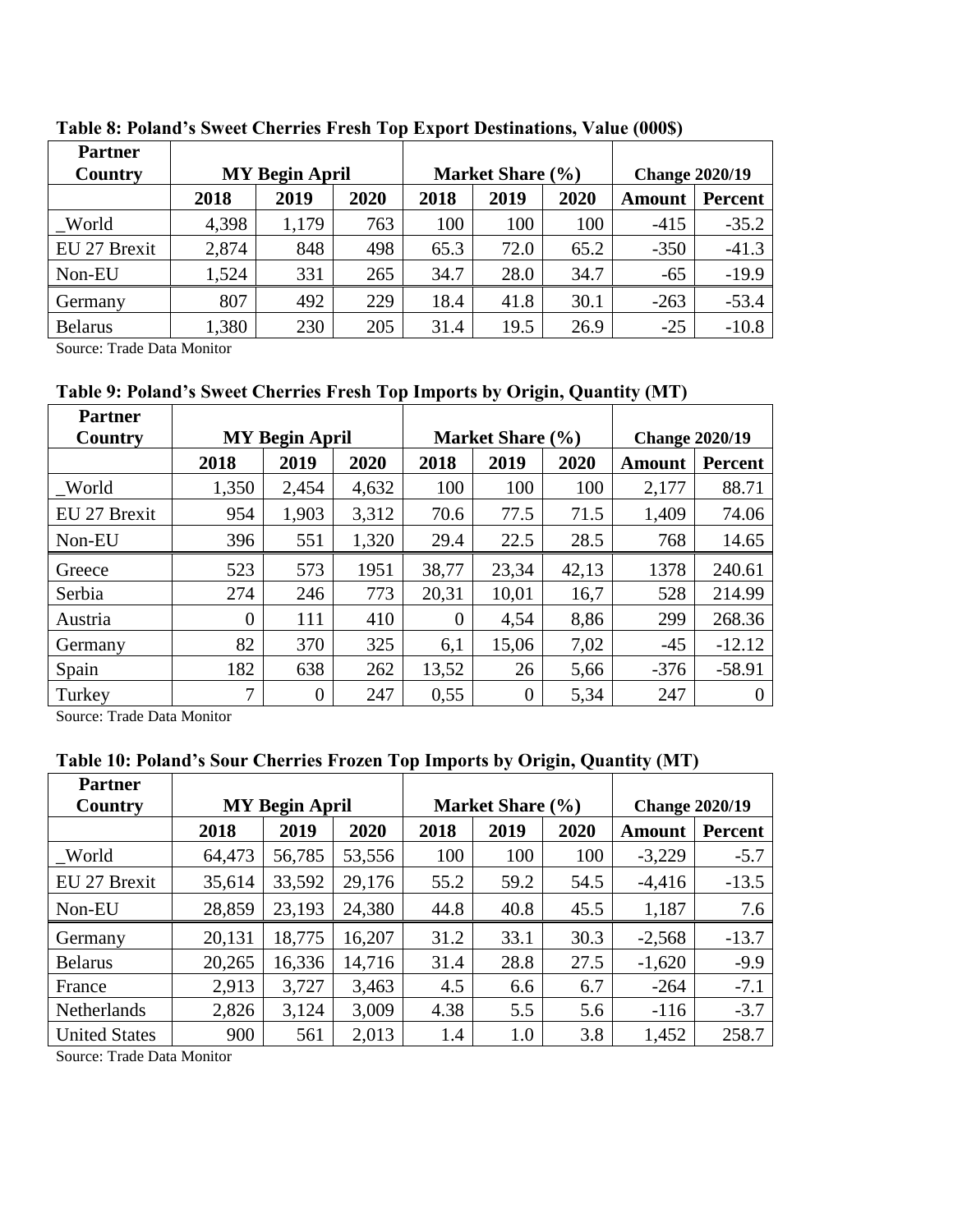| <b>Partner</b>        |                       |        |        |                  |      |      |                       |                |
|-----------------------|-----------------------|--------|--------|------------------|------|------|-----------------------|----------------|
| Country               | <b>MY Begin April</b> |        |        | Market Share (%) |      |      | <b>Change 2020/19</b> |                |
|                       | 2018                  | 2019   | 2020   | 2018             | 2019 | 2020 | <b>Amount</b>         | <b>Percent</b> |
| $\sqrt{\frac{1}{10}}$ | 65,010                | 64,676 | 62,240 | 100              | 100  | 100  | $-2,436$              | $-3,77$        |
| EU 27 Brexit          | 43,762                | 44757  | 39,071 | 67.3             | 69.2 | 62.8 | $-5,685$              | $-12,7$        |
| Non-EU                | 21,248                | 19,919 | 23,169 | 32.7             | 30.8 | 37.2 | 3,249                 | 8,93           |
| Germany               | 22,592                | 24,457 | 20,519 | 34,75            | 37.8 | 33.0 | $-3,938$              | $-16,1$        |
| <b>Belarus</b>        | 9,810                 | 9,892  | 9,259  | 15,09            | 15,3 | 14.9 | $-633$                | $-6,4$         |
| France                | 4,646                 | 5,650  | 5,644  | 7,15             | 8.7  | 9.0  | $-5$                  | $-0,1$         |
| Netherlands           | 3,278                 | 4,130  | 3,886  | 5,04             | 6.4  | 6.2  | $-244$                | $-5,91$        |
| United                |                       |        |        |                  |      |      |                       |                |
| Kingdom               | 3,863                 | 2,295  | 2,725  | 5,94             | 3.5  | 4.4  | 430                   | 18,73          |
| <b>United States</b>  | 984                   | 871    | 2,572  | 1,51             | 1.4  | 4.1  | 1,700                 | 195,1          |

**Table 11: Poland's Sweet Cherries Frozen Top Export Destinations, Value (\$000)**

Source: Trade Data Monitor

#### **Peaches and Nectarines.**

#### **Production**

In MY 2021/22 Post forecasts peach production at 8,600 MT, a 1.2 percent increase over last year's crop. There were no winterkills in Polish peach orchards during winter 2020/21, but spring 2021 brought frost in April and May. The spring cold spells did not affect Polish peach orchards negatively, as most trees are mature, with deep roots. There was enough rain and soil moisture were good enough this spring. However, due to low air temperatures the vegetation of plants and trees was slowed down, and the fruit harvest was delayed of one or two weeks, depending on the region.

In MY 2021/22 the area of peach orchards increased slightly in comparison with the previous year and amounted to 2,400 ha. This is the first year after a long period of decline or stagnation in peach orchards acreage. Peach cultivation profitability has been very low for a few consecutive years in Poland. Farmers are not interested in increasing peach orchards area so far.

#### **Consumption**

Domestic consumption of peaches and nectarines in Poland is very unstable and very price sensitive. It has increased in the last few years and varies from 64,000 to 105,000 MT since MY 2016/17. In MY 2021/22 peach consumption will increase, however it remains at relatively low levels due to the third small crop in a row and high consumer prices. Peach processing strongly depends on fruit prices, and generally takes a small share in peach domestic consumption. Peaches and nectarines are mostly consumed fresh.

#### **Trade**

Poland is a net importer of peaches and nectarines. Poland sources almost 100 percent of peaches and nectarines from EU member states, primarily Spain, Germany, Greece, and the Netherlands. In MY 2020/21 Poland imported 68,000 MT of these fruits. This was a big drop compared to the previous year and to the average level of imports in the previous years, which usually exceeded 100,000 MT. Changes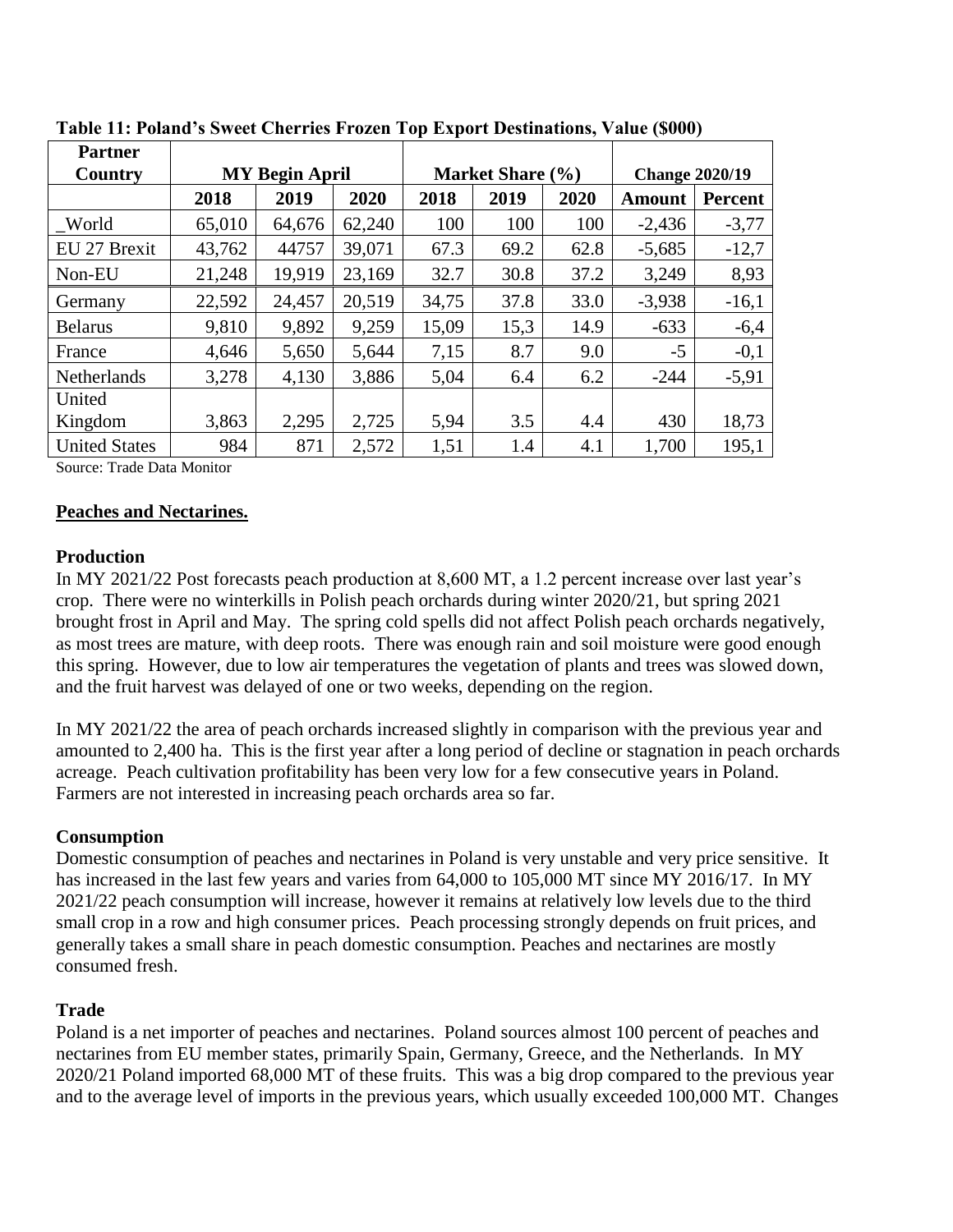in import volume depend not only on domestic consumption trends, but also on the volume of shipments to the neighboring non-EU countries, like Belarus and Ukraine. In MY 2020/21, exports to these countries decreased by half. Domestic demand also decreased by 40 percent, mainly due to high prices and greater price competitiveness of other types of fruit. Post expects peaches and nectarines imports rebound in MY 2021/22. For MY 2020/21 Post forecasts Poland's peach exports at over 26,000 MT.

| <b>Market Year Begin January</b>            | <b>MY 2019/20</b> | MY 2020/21 | MY f 2021/22 |
|---------------------------------------------|-------------------|------------|--------------|
| Area Planted                                | 2,300             | 2,300      | 2,400        |
| <b>Total Production</b>                     | 8,500             | 8,500      | 8,600        |
| Intra EU-27 Imports                         | 119,824           | 66,904     | 110,000      |
| Non-EU-27 Imports                           | 82                | 1,137      | 400          |
| <b>Total Imports</b>                        | 119,906           | 68,041     | 110,400      |
| <b>TOTAL SUPPLY</b>                         | 128,406           | 76,541     | 119,000      |
| <b>Consumption Fresh and for Processing</b> | 100,176           | 64,129     | 92,919       |
| EU-27 Exports                               | 1,305             | 585        | 700          |
| Non-EU-27 Exports                           | 26,925            | 11,827     | 20,000       |
| <b>Total Exports</b>                        | 28,230            | 12,412     | 26,081       |
| <b>TOTAL DISTRIBUTION</b>                   | 128,406           | 76,541     | 119,000      |
| Source: FAS Warsaw                          |                   |            |              |

**Table 12: Poland, Peaches Production, Supply and Demand, (MT), (HA)**

f- forecast

| <b>Partner</b> |                         |        |        |                  |      |      |                       |                          |
|----------------|-------------------------|--------|--------|------------------|------|------|-----------------------|--------------------------|
| Country        | <b>MY Begin January</b> |        |        | Market Share (%) |      |      | <b>Change 2020/19</b> |                          |
|                | 2018                    | 2019   | 2020   | 2018             | 2019 | 2020 | Amount                | Percent                  |
| World          | 15,800                  | 28,230 | 12,412 | 100              | 100  | 100  | $-15,818$             | $-5.6$                   |
| EU 27 Brexit   | 1,848                   | 1,305  | 585    | 117              | 4,6  | 4,7  | $-721$                | $-55.2$                  |
| Non-EU         | 13,952                  | 26,925 | 11,827 | 88.3             | 95.4 | 95.3 | $-15,097$             | $-0.8$                   |
| <b>Belarus</b> | 9,343                   | 15,665 | 6,183  | 59.1             | 55.5 | 49.8 | $-9,482$              | $-60.5$                  |
| Ukraine        | 4,590                   | 10,209 | 4,219  | 29.1             | 36.2 | 34.0 | $-5,991$              | $-58.7$                  |
| Russia         | $\boldsymbol{0}$        | 59     | 1,356  | 0.0              | 0.2  | 10.9 | 1,297                 | $\overline{\phantom{0}}$ |

## **Table 13: Poland's Peaches and Nectarines Fresh, Top Export Destinations, Quantity (MT)**